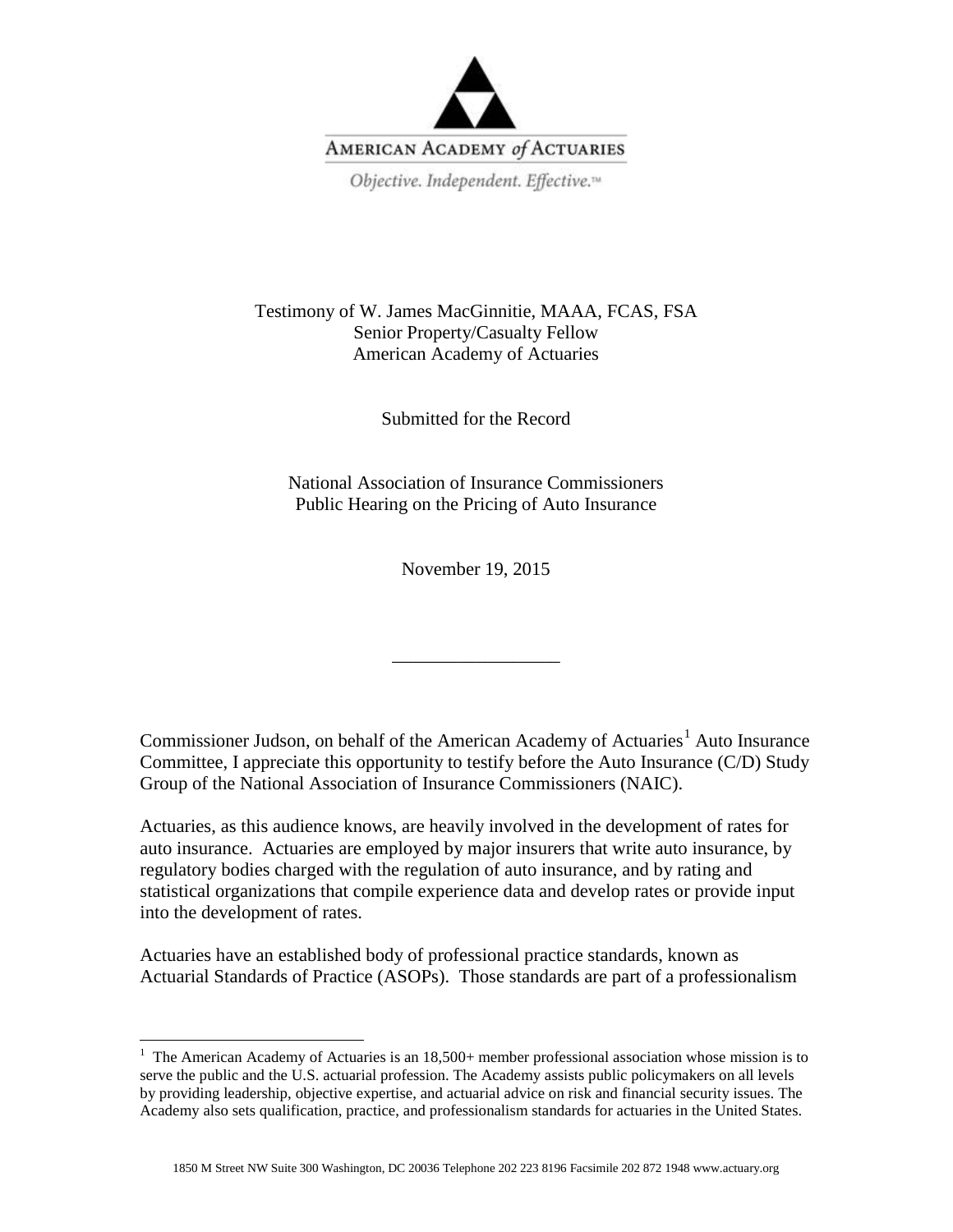framework that includes a Code of Professional Conduct,<sup>[2](#page-1-0)</sup> qualification standards, and an established disciplinary process. The Standards are promulgated by the Actuarial Standards Board (ASB), an independent standard-setting body established within the Academy, the members of which are senior actuaries who are required to be broadly representative of all areas of actuarial practice. The ASB has a number of operating committees that support the plenary Board by preparing and drafting Standards of Practice for the ASB's consideration and approval.

Most of my comments today will focus on the ASOPs that are relevant to auto insurance ratemaking. The ASOPs are complete documents which, as my lawyer friends say, speak for themselves, so my comments are only intended to touch on some relevant highlights.

The focus of the questions in the notice for this public hearing is on rating variables. Rating variables are the way the profession establishes risk classifications. ASOP No. 12 is entitled Risk Classification (for All Practice Areas). The current version of the standard will be 10 years old next month. It was updated for consistency of language in 2011. It applies to all areas of actuarial practice, including life, health and pension, and of course, property/casualty. It covers the performance of professional actuarial services with respect to designing, reviewing, and changing of risk classification systems (Section 1.1).

Most of ASOP No. 12 deals with risk characteristics, which are the measurable or observable factors or characteristics that are used to assign each risk to one of the risk classes of a risk classification system. Examples in auto insurance would include mileage, either annual or commuting, make and model of car, and territory.

One key portion of ASOP No. 12 deals with expected outcomes: "the actuary should select risk characteristics that are related to expected outcomes."<sup>[3](#page-1-1)</sup> (Section 3.2.1) The standard also says that "the actuary should consider the interdependence of risk characteristics."<sup>[4](#page-1-2)</sup> (Id.) In auto insurance, for example, both territory and age are often used as risk characteristics; those risk characteristics might be interdependent in a territory that contained several senior citizen retirement communities. Youthful drivers and "muscle" cars would be another example. Actuaries have a variety of ways to recognize and correct for such interdependence.

Other sections of ASOP No. 12 say that actuaries "should select risk characteristics that are capable of being objectively determined" (Section 3.2.3) and the actuary's selection of a risk characteristic "should reflect the tradeoffs between practical and other relevant considerations" (Section 3.2.4). This has influenced the adoption of telematics in auto insurance, in which mileage, location, and operating characteristics can now be practically and objectively recorded because of advances in technology.

<span id="page-1-1"></span><span id="page-1-0"></span><sup>&</sup>lt;sup>2</sup> Code of Professional Conduct:  $\frac{http://dev.actuary.org/files/code_of_conduct.8_1.pdf}{\text{ASOP No. 12: }\frac{http://www.actuarialstandardsboad.org/asops/risk-classification-practic-areas/}\text{4 ASOP No. 12.}}$ 

<span id="page-1-2"></span>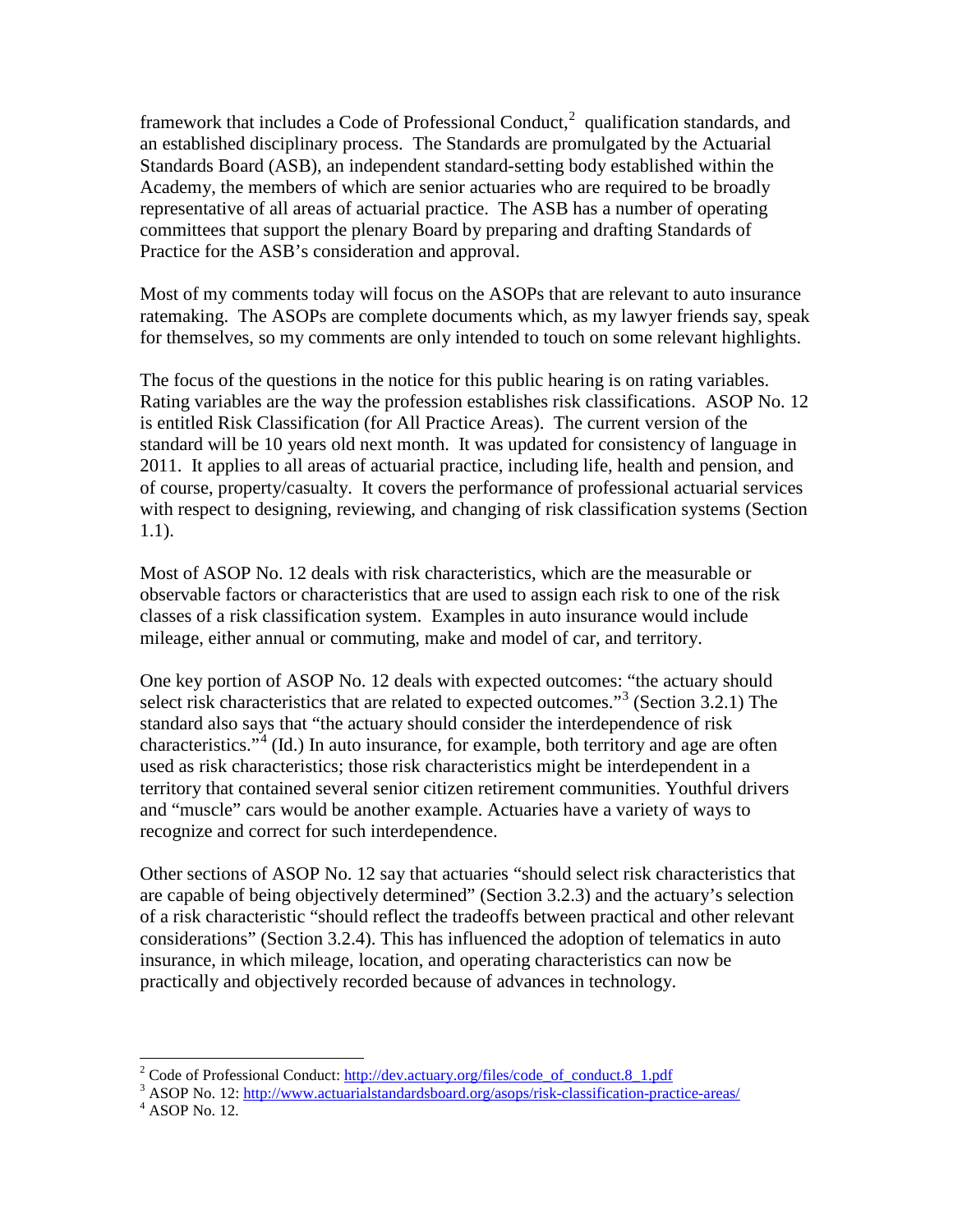Another section deals with applicable law and states that the actuary "should consider whether compliance with applicable law creates significant limitations on the choice of risk characteristics" (Section 3.2.5). Sometimes, applicable law creates significant limitations on the choice or operation of risk classifications. Examples of such legal limitations in auto insurance could include prohibitions on the use of gender or limitations on territorial rate relativities. The actuary needs to consider the materiality of such limitations, including adverse selection (Section 3.3.2).

Other considerations referenced in ASOP No. 12 include credibility and practicality (Sections 3.3.2 (b) and (c)). The actuary should test the long-term viability of the risk classification system. ASOP No. 12 recognizes that considerable professional judgment is required in risk classification work.

Other ASOPs relevant to auto insurance ratemaking include:

- Credibility Procedures (ASOP No. 25)
- Data Quality (ASOP No. 23)
- Expense Provisions in Property/Casualty Insurance Ratemaking (ASOP No. 29)
- Trending Procedures in Property/Casualty Insurance (ASOP No. 13)
- Treatment of Profit and Contingency Provisions and the Cost of Capital in Property/Casualty Insurance Ratemaking (ASOP No. 30)

As I said, the ASOPs speak for themselves, and, in the interest of time, I will not discuss each of them in detail.

The ASB is in the process of developing a new standard on property/casualty ratemaking. A draft has been exposed for comment, and a revised draft is being reviewed by the ASB for another comment period. The comments received have served to highlight both the relationship and the distinction between and ratemaking and pricing. Recent developments in technology have given rise to more sophisticated approaches to pricing, including price optimization. That has generated considerable discussion, including the development of guidance by your own Casualty Actuarial and Statistical Task Force.

In conjunction with the development of the ASOP on property/casualty ratemaking, the Casualty Actuarial Society (CAS) is reviewing its longstanding (1988) Statement of Principles Regarding Property and Casualty Insurance Ratemaking.<sup>[5](#page-2-0)</sup> An exposure draft of a revised Statement of Principles was circulated and received many comments. The revision is now on hold until the ASOP on ratemaking has been completed.

The guidance for actuaries in both the CAS Statement of Principles and in the draft ASOP on ratemaking generally focuses on estimating all future costs associated with the transfer of risk.

<span id="page-2-0"></span> $<sup>5</sup>$  Statement of Principles Regarding Property and Casualty Ratemaking:</sup> <http://www.casact.org/professionalism/standards/princip/sppcrate.pdf>